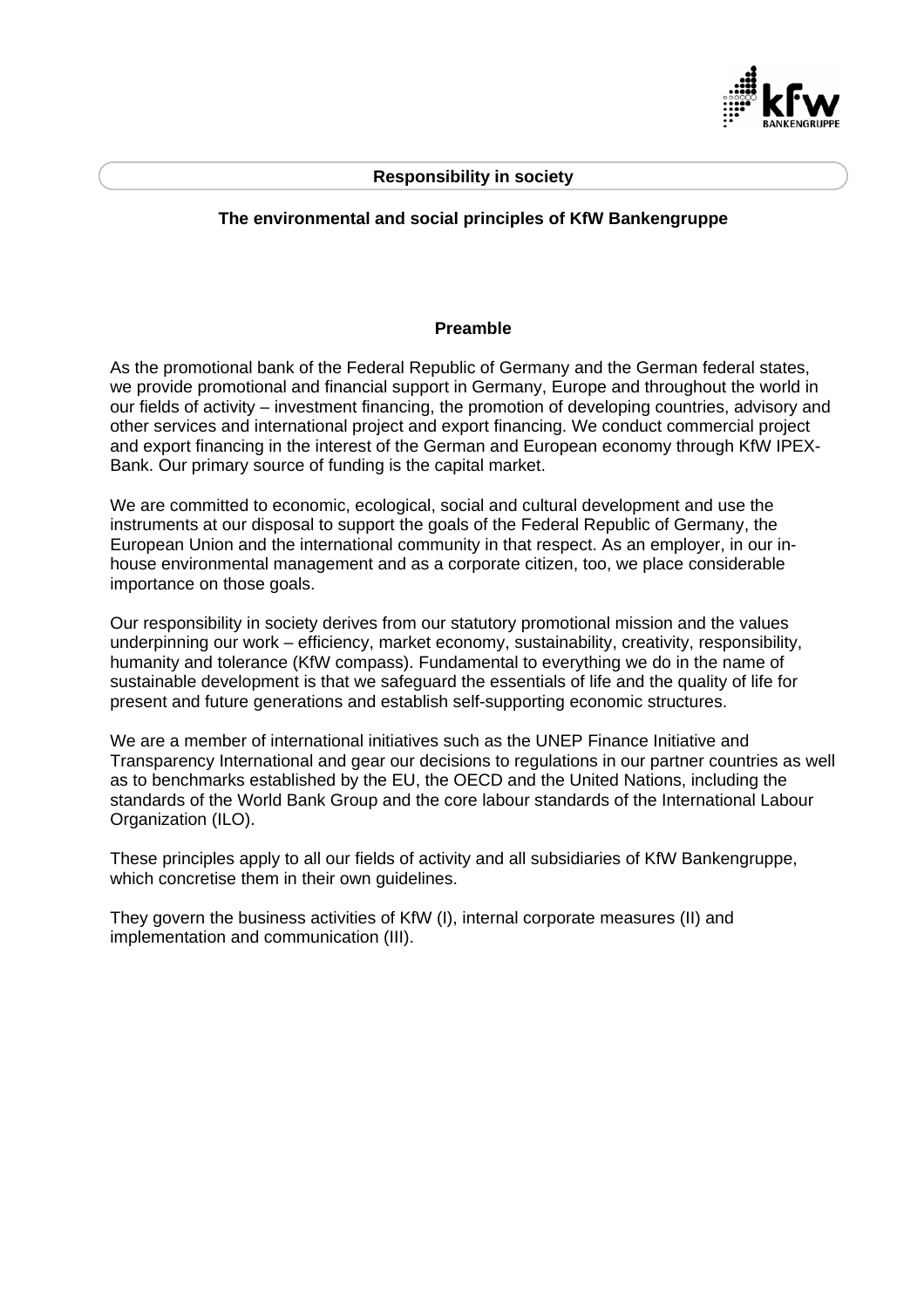## **I. Responsibility in business operations**

## **(1) Environmental protection**

We promote and finance projects and programmes concerned with environmental and climate protection and the sustainable use of resources in Germany and in our partner countries and focus on areas where financing and advice can reap particular benefit.

In all projects and programmes we assess the ecological opportunities and risks before taking a financing decision and carry out checks particularly where weaknesses in the environmental protection system are apparent.

We help our partners to resolve environmental issues. We withhold financial support from projects that will foreseeably result in unacceptable environmental damage.

# **(2) Social development**

As part of our project and programme financing, we actively promote social development in Germany and our partner countries.

This includes life-enhancement measures such as investing in education, housing, infrastructure and poverty reduction in the developing countries.

We use the instruments available in our fields of activity to encourage respect for and the maintenance of social standards and take the social impact of our business activities into account. We withhold financial support from projects that will foreseeeably have unacceptable social disadvantages.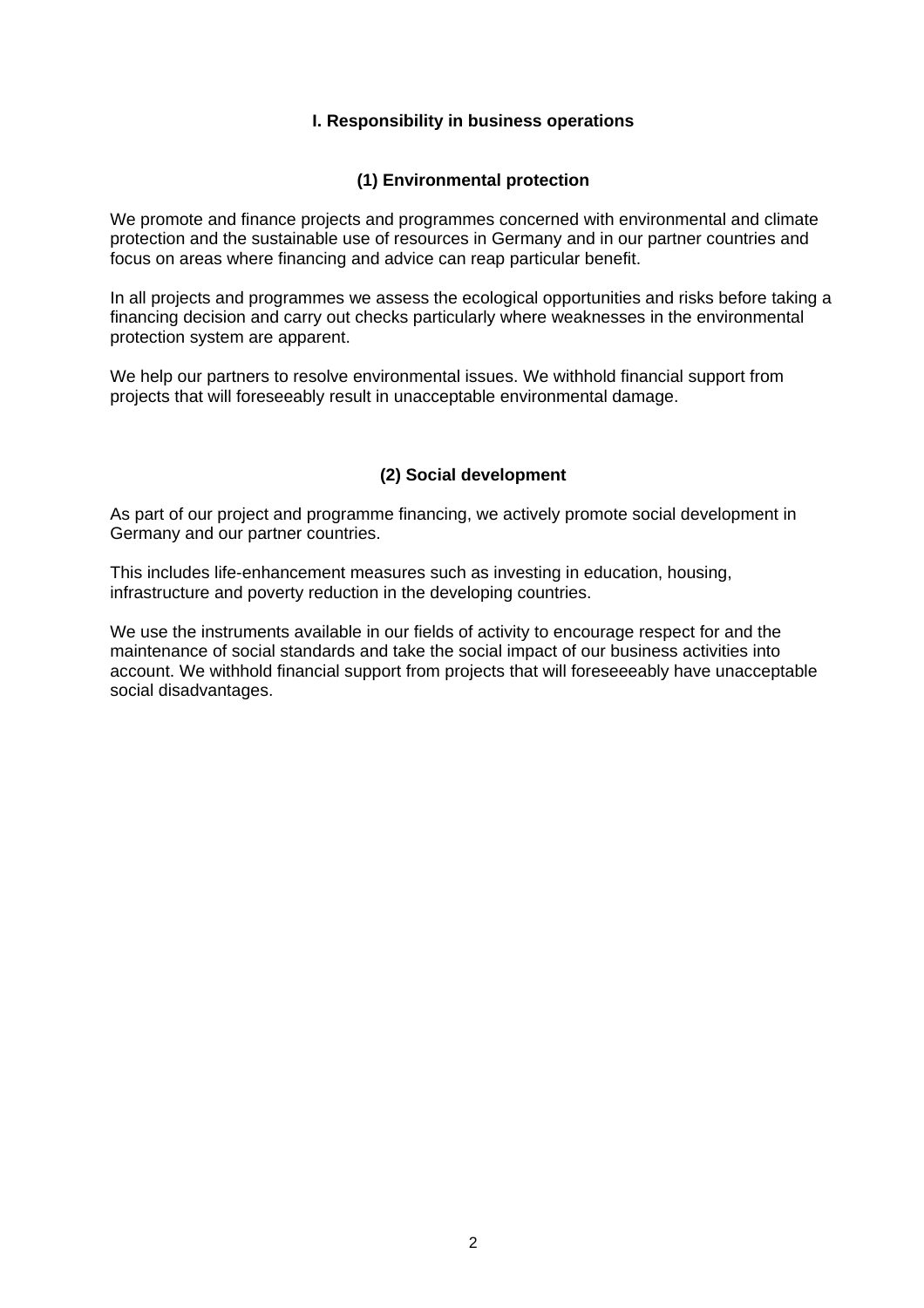# **II. Internal organisation**

### **(3) Environmental management system**

Our environmental management system applies to all relevant areas of the Bank and falls within the remit of its Management Director for the Environment. We regularly update the environmental management system and check its effectiveness in project decisions and with regard to in-house environmental protection.

As necessary, we call on external support to supplement our in-house expertise in environmental issues and we give our staff appropriate training.

## **(4) In-house environmental protection**

Our premises set high environmental standards and implement ambitious solutions that make use of innovative building technologies.

In our own technical operations we ensure that all statutory requirements are reliably observed. Furthermore, we seek to undercut existing emission limits and to exceed current standards.

We restrict the consumption of energy, water and materials and the output of waste as far as this is compatible with our tasks and procedures. Our staff members are fully involved in implementing our reduction objectives.

Our aim is to offset emissions with an adverse climatic impact that are unavoidably generated by our business operations and by running our premises.

#### **(5) Human resources policy**

Mindful of our responsibility as an employer, we take care to respect the statutory requirements in the field of human resources at every workstation and location. These legal requirements are supplemented by in-house social services and facilities.

Our human resources policy provides support for those seeking to combine work and a family. Our management style and staff interaction take account of and respect the individuality of our staff members regardless of age, gender, origin, religion or disability.

We offer our employees – men and women – the opportunity to build on their skills in accordance with their interests and potential.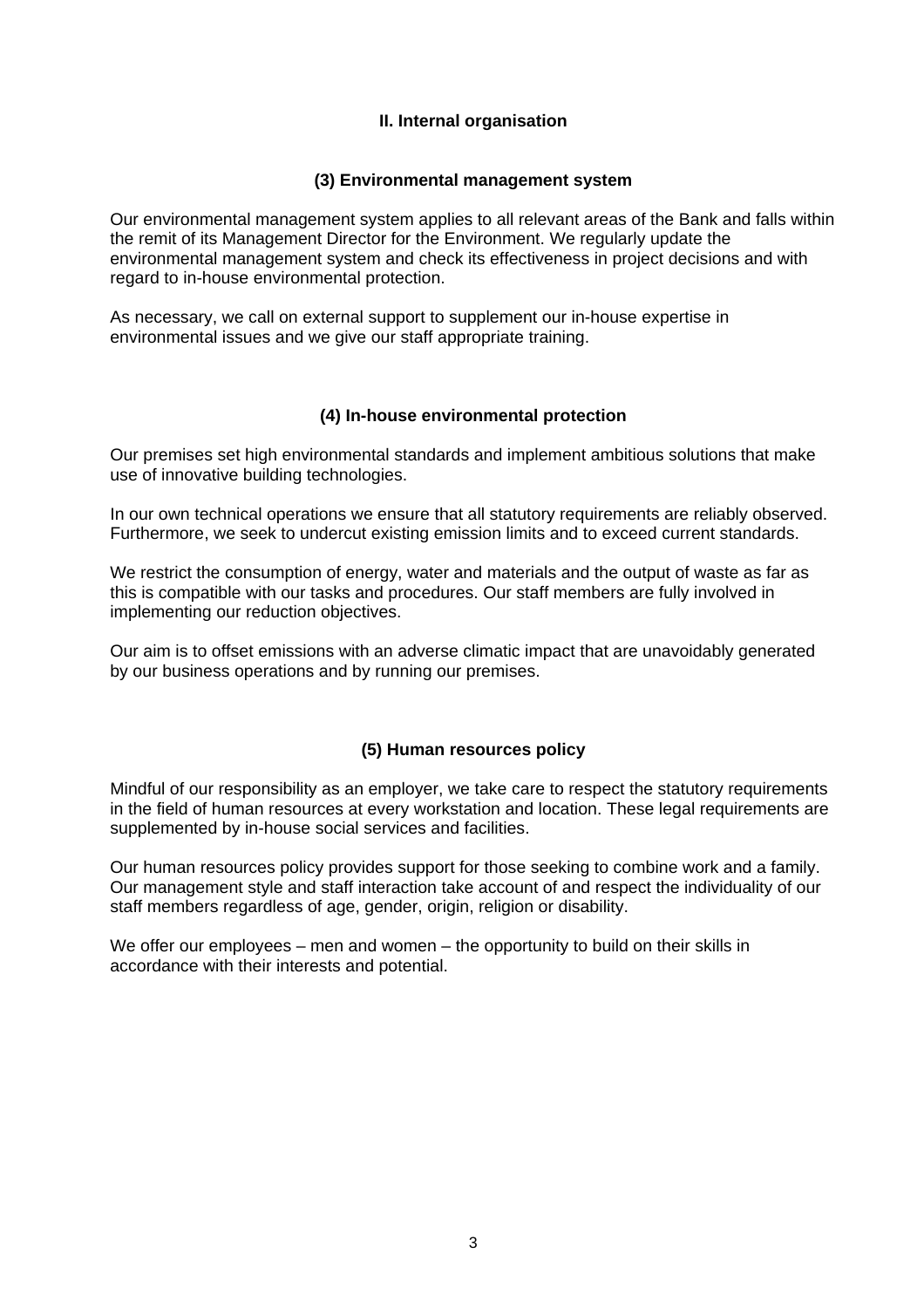## **(6) Social commitment**

Our sponsoring and donating activities reaffirm our commitment to society, the economy and the environment.

Our key sponsorship initiatives are closely bound up with our promotional tasks and concentrate on the areas of housing construction, environmental protection, innovation, education and science, culture and social facilities. We are actively involved at every level from the regional to the international.

Our donations primarily support social and charitable concerns and are also related to the personal social commitment of our staff members. As an enterprise established under public law, KfW does not make donations to political parties.

#### **(7) Corporate governance and compliance**

The bases of corporate governance at KfW – in particular, the tasks, duties and powers of its decision-making bodies, their appointment and interaction – are established in the KfW Law and By-Laws.

In carrying out our tasks, we comply with the provisions of the KfW Law and By-Laws and current legislation. To the extent that it is feasible and appropriate for KfW, we also enforce standards that go beyond those provisions.

As part of the organisation and regulations applying to compliance, there are, in particular, internal management systems to prevent money laundering, the financing of terrorism, corruption and fraud as well as violations of data protection laws, insider trading regulations and embargo provisions. We regularly develop those systems further in accordance with the legal framework and market requirements.